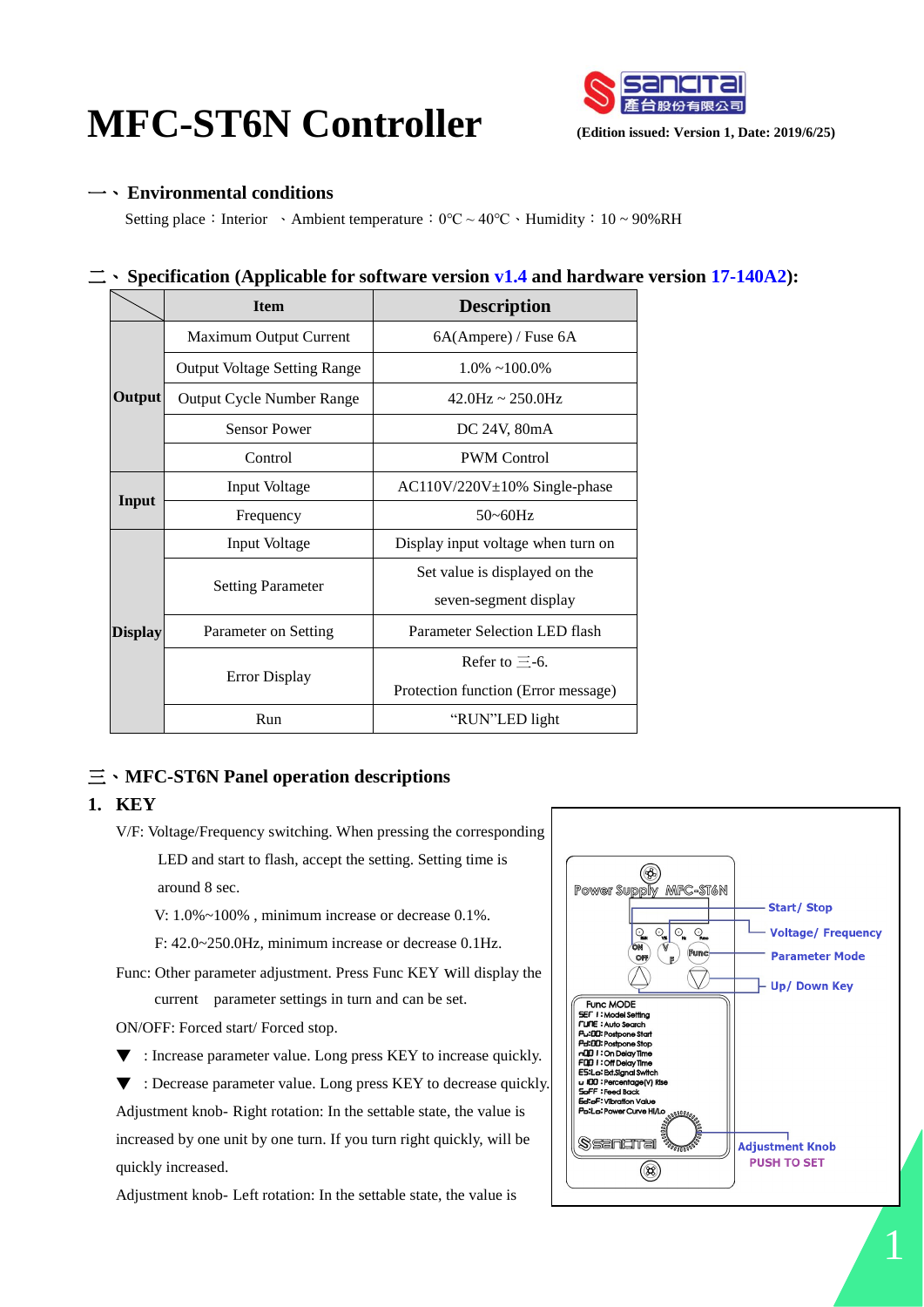increased by one unit by one turn. If you turn left quickly, will be quickly increased.

Adjustment knob-Press: Can start or end the setting.

After the parameter is set, it will automatically return to the display voltage value.

#### **2. Func- Parameter setting**

A. Change the working group by panel change or external hardware, and display the frequency value after the change.

| Indicated Value | 5 E F. J            | 5 E F 2             | 5 F F 3             |
|-----------------|---------------------|---------------------|---------------------|
| Description     | Memory parameter -1 | Memory parameter -2 | Memory parameter -3 |

- B. " T U N E " (Automatic frequency search): Need to use G-Sensor to perform resonance point search. (G-Sensor is optional) When the "Func-LED" is flashing, press the adjustment knob and start it in the no-operation state, the search frequency will be counted from 250 to 42Hz. If you want to stop searching during the search, you can directly press the "ON/OFF" key to stop. Note: If no optimal resonance point is found, the frequency will display the frequency value of the maximum current during the search process. (When there is no G-Sensor, you can observe the bowl running and manually find the resonance frequency, which is analyzed by 1Hz.)
- C.  $\mathbb{P} \cup \{ \mathbb{P} \cup \{ \mathbb{P} \mid \text{ (Slow start)} : 0 \sim 3.0 \text{s, increase or decrease resolution is 0.1 sec.} \}$
- D. " $P d : D \rightarrow$  (Slow stop):  $0 \sim 3.0$ s, increase or decrease resolution is 0.1 sec.
- E. "  $\theta$ ,  $\theta$  i "(on dly) (will go slow stop) : 0.01~9.99s. Shortly press increase or decrease 0.01sec, long press increase or decrease 0.01sec.
- F. "  $\overline{F}$   $\overline{G}$   $\overline{G}$   $\overline{F}$  "(off dly) (will go slow start) : 0.01~9.99s. Shortly press increase or decrease 0.01sec, long press increase or decrease 0.01sec.
- G. "  $E_5$ : H l " or "  $E_5$ : L  $\alpha$ " (Select START signal to activate polarity.)
- H. " u  $100$  ": (Over Voltage): From 50 to 100, the unit for each increase or decrease is 5, limit the voltage output maximum.
- I. Son1~4: Start the feedback function, reaction time Son1 > Son2 > Son3 > Son4. (Operate with J5 GSen)

| Indicated<br>Value | 5 of F          | Son I            | 50nZ         | Son3           | 50n4         |
|--------------------|-----------------|------------------|--------------|----------------|--------------|
| Description        | No compensation | Compensation     | Compensation | Compensation   | Compensation |
|                    | function        | speed - maximum. | speed - fast | speed - medium | speed - slow |

J.  $\overline{b}$   $\overline{d}$  :  $\overline{a}$  n  $\overline{c}$  or  $\overline{b}$   $\overline{d}$  :  $\overline{a}$   $\overline{f}$   $\overline{c}$  : G-Sensor amplitude reference value.(Operate with J5 GSen)

Note: 1. When the Feedback function is set to "S o F F", the G-Sensor amplitude reference value is fixedly displayed as " L xxx ", for example: " $\Box$   $\Pi$ ".

Note: 2. When the Feedback function is set to **not-**"S o F F", the G-Sensor amplitude reference value will be displayed as "H xxx " or " L xxx " according to the current program compensation level, for example: "H 17 1 " or "L 10 4".

(The display H represents large-scale compensation, and the display L represents small-scale compensation.) K.  $P_{\text{a}}:H$   $P_{\text{c}}:H$  or  $P_{\text{a}}:L_{\text{a}}$  : Voltage output high / low selection.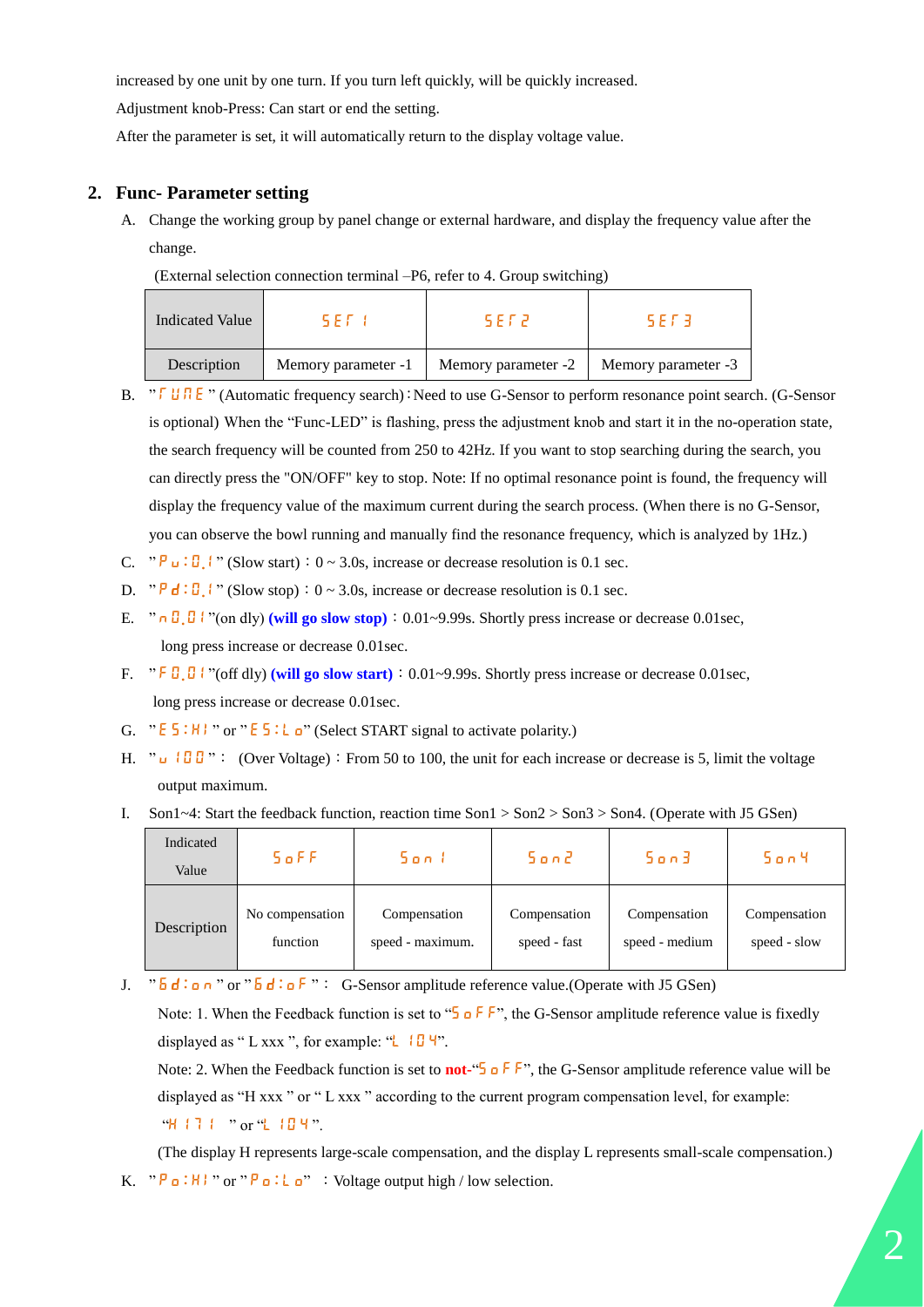#### **3. External voltage control (J6):**

- A. If the external voltage control connector (J6) detects a voltage over than 0.7V, activate external voltage control. At this point, the output voltage can only be controlled by an external voltage and changes with voltage.
- B. The voltage value will not be written into the memory during external control.
- C. If the external voltage control is activated, the feedback cannot be controlled.
- D. " ° XXX " is displayed during external voltage control, for example: " **0 25** it represents the current voltage output is 25%.
- E. Calculation formula:**Vout=306Vi-230, 0.8v< Vi <5.0v or Vout=1%( Minimum), 0.7v< Vi <=0.8v** For example: When the external voltage control connector (J6) is input 2.0V, the voltage control is around 38.2%.

For example: When the external voltage control connector (J6) inputs 4.0V, the voltage control is around 99.4%, but whether it is output to 99.4% is regarded as the current over voltage setting value.

- F. External variable resistance regulation:  $5K~15K$  ohms. (10K ohm is recommended) Variable resistor three-terminal insert to J6  $(1+, S, 3-)$ .
- G. If controlled by DC voltage, input power to J6-S (pin2), G (pin3) both ends  $(+0.7 \sim +5.0V)$ .
- H. When the external resistor is removed or the external input voltage is less than 0.7V, it will return to the panel button control mode.

#### **4. Group switching**

A. Panel setting

When pressing Func key to  $\frac{1}{2} \mathsf{E} \Gamma$  n (n:1~3), you can select the group (1~3). You can switch the working group and load new parameters by pressing the adjustment knob or waiting for the setting time to end.

B. Hardware setting(P6)

There is no connection at the terminal - setting the first group (SET1) - preset value (at this time you can also switch other groups through the panel)

Pin1  $(+5)$  and pin2  $(2)$  short circuit  $(> 150 \text{ms})$  is set. Second group (SET2).

Pin1  $(+5)$  and pin3  $(3)$  short circuit  $(> 150 \text{ms})$  is set. Third group (SET3).

- C. When powering on, it will give priority to determine whether there is external group setting. If there is, it will have higher priority with external control (that is, when the external hardware has group setting, the software cannot change the working group).
- D. The current working group can press Func key to  $\frac{1}{2}E\int \frac{1}{2}$  ( $\sigma$ : 1~3) to display.

#### **5. Feedback function (J5 terminal)**

- A. Start the feedback control after starting and performing the slow start 10 sec.
- B. The compensation parameters are Son1 (fast compensation speed) ~ Son4 (slow compensation speed).
- C. The maximum compensation value is 87% of the current working voltage setting and does not exceed the over voltage value. The minimum will drop to 1%.
- D. The voltage, frequency, and feedback parameters will be changed, and the status will be re-determined. After 10 sec, the feedback control will be executed.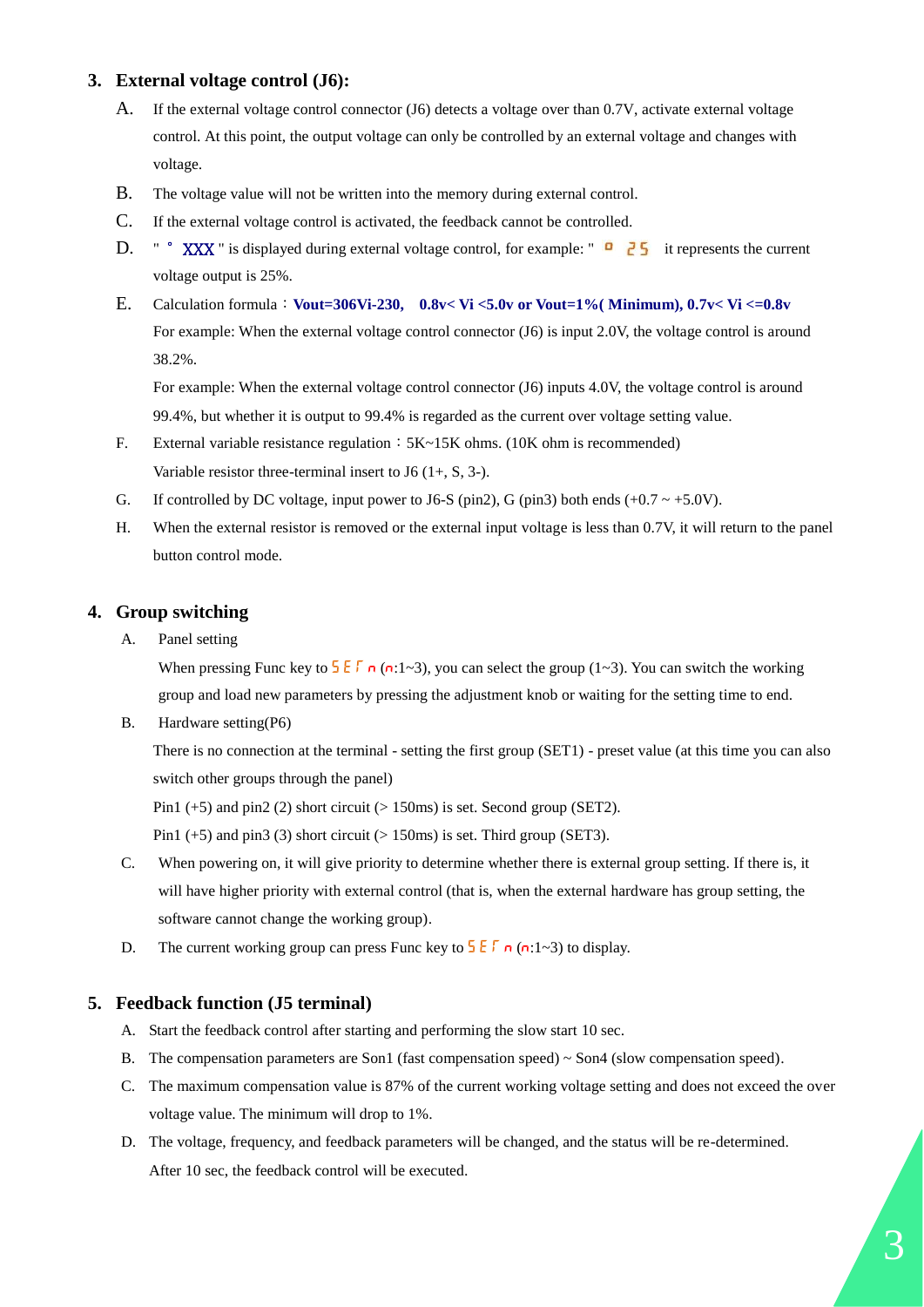- E. After the Feedback function starts successfully, if it stops running and restarts, it will enter the compensation control.
- F. In Power ON, if the feedback function is executed before the shutdown, the previous compensation speed will be executed after the power is turned on.
- G. Feedback control cannot be performed during external voltage control.
- H. Feedback function display (the decimal point display status on the far right of the seven-segment display) < Light of f >: No feedback function \ <Flash> : Record status (10 sec) \ <Light> : Feedback operating

#### **6. Protection function (Error message)**

- A. Replaceable 6A FUSE on the PCB.
- B. Input voltage selection setting (J2 Jumper), set 110V or 220V input voltage. When set to 110V system, if the input voltage is 220V, turn on will display the error message " $R_c$ : H l", at this time, the panel 4 LEDs flash and all functions cannot be operated.
- C. When the temperature detection line is disconnected, the error code " $\iint \mathbf{r} \cdot \mathbf{B}$ " is displayed, at this time, the panel 4 LEDs flash and all functions cannot be operated.
- D. When the temperature is over temperature (85 °C), the error code " $\Pi \Gamma \subset H$ " is displayed, at this time, the panel 4 LEDs flash and all functions cannot be operated.
- E. Overcurrent protection When overcurrent, error code " L  $\mathbf{d} : \mathbf{H}$  " is displayed, at this time, the panel 4 LEDs flash and all functions cannot be operated.

# ※**When the protection function is activated, you need to turn off the power to troubleshoot and then restart the power.**

## **7. Simple mode or full function mode**

Press" ▲ " up key for **5** sec when display " F unc" and simultaneously press " Func " key to switch operation mode. When switching to full function mode, the display shows " $\frac{1}{5}$   $\frac{1}{5}$   $\frac{1}{5}$ " for around 1 sec and all parameters can be set. When switching to simple mode, the display shows " $E$   $\overline{5}$   $\overline{E}$   $\overline{5}$ " for around 1 sec and only the output voltage parameter can be set.

#### **8. External output/ input signal**

- A. Output voltage (Vc): DC+24V, maximum current **80mA**.
- B. External control:Operating < Inter lock > Short circuit、Stop < Inter lock > Open circuit, panel display " STOP ".
- C. When the protection function is activated, the "ERROR-OUT" pin will output logic Low (normal is open-collector).
- D. For external voltage control, please refer to wiring diagram, control mode (1) variable resistance regulation. (2) DC+0.7  $\sim$  +5V voltage regulation.
- E. For the external working group switching, please refer to the wiring diagram.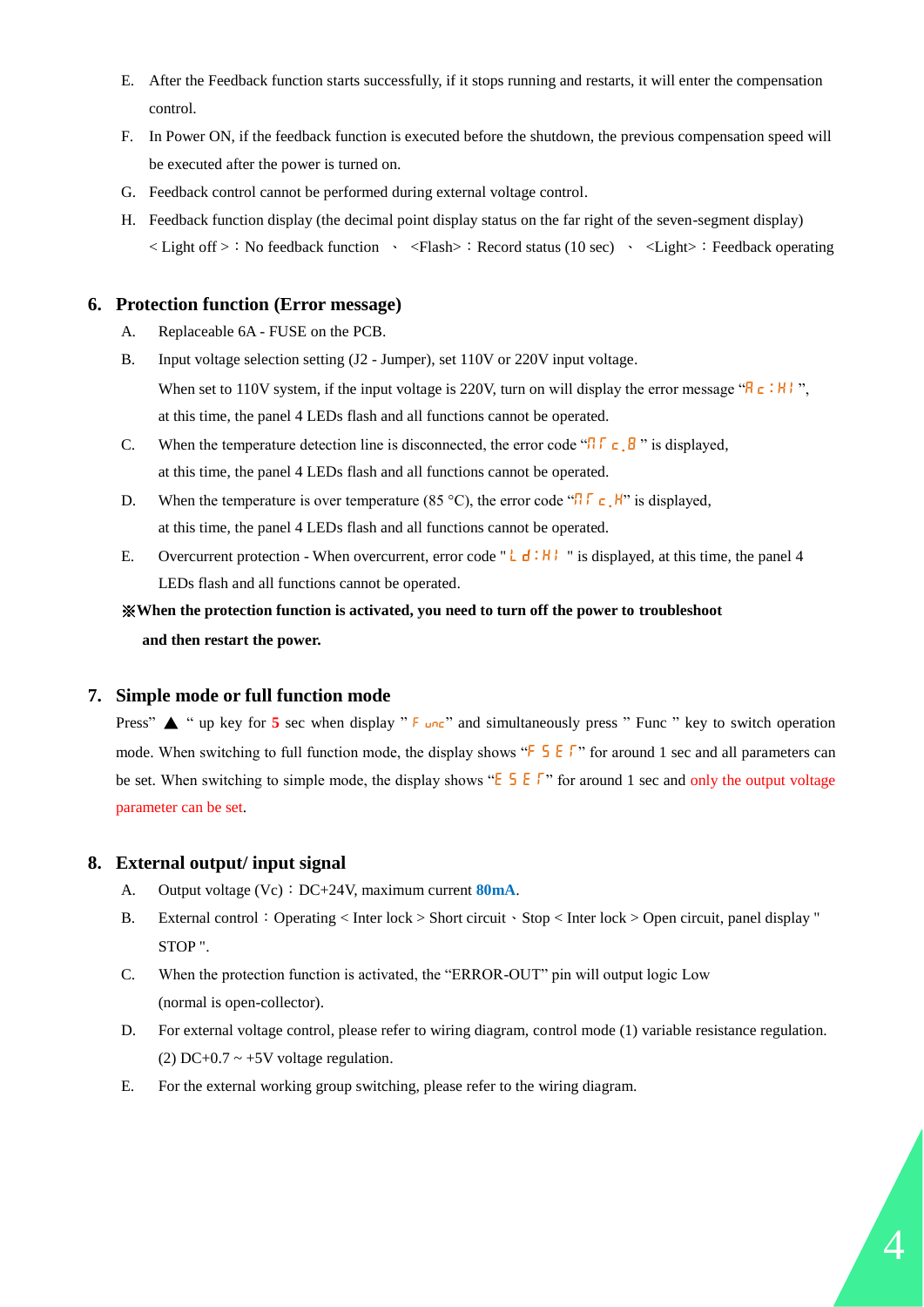